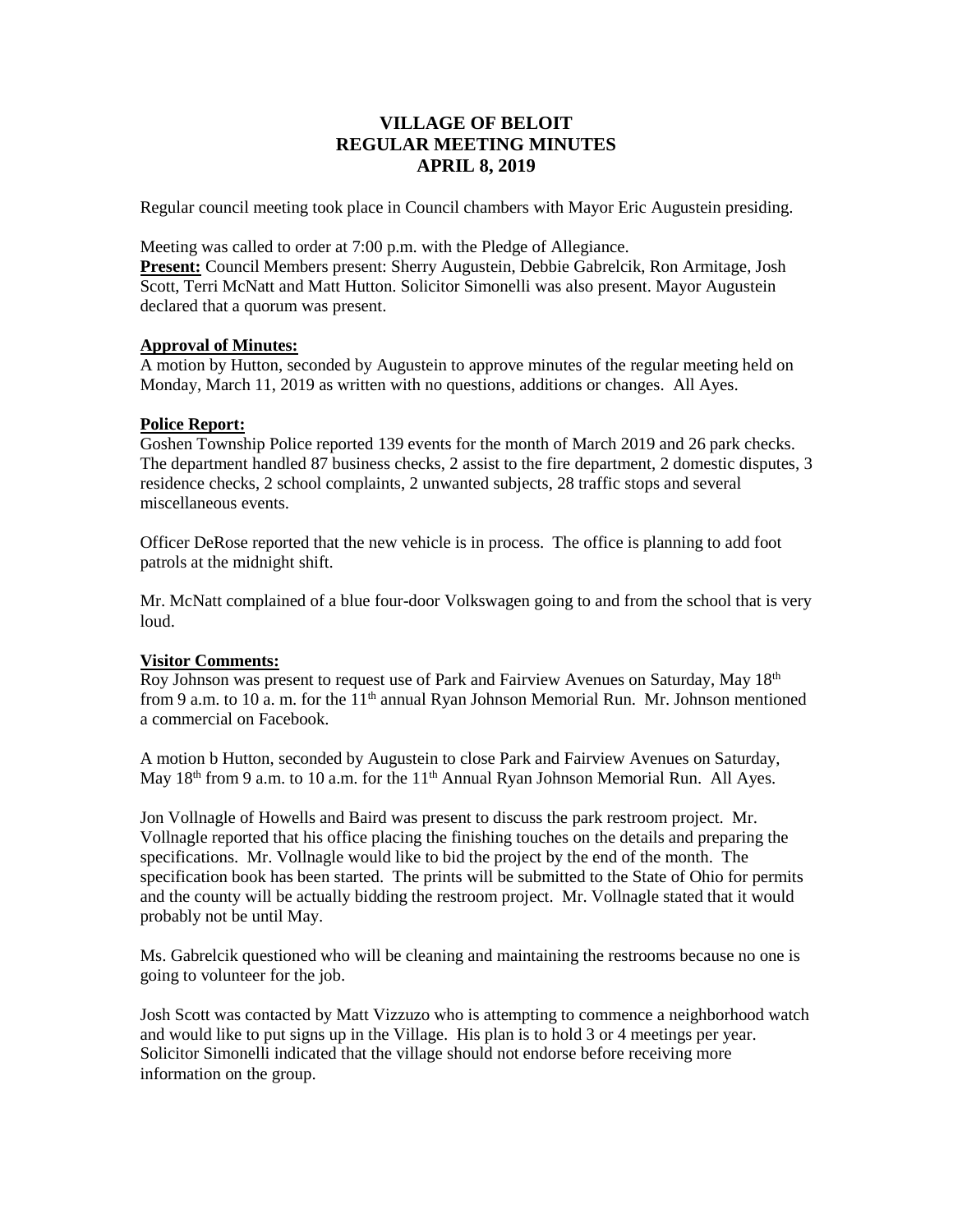# **Board of Public Affairs:**

The BOPA at 6 p.m. with two members present. Mr. Gabrelcik was absent from the meeting. The BOPA approved repair of a water leak on  $3<sup>rd</sup>$  Street. A discussion was held about using the village street truck to put gravel at the approach.

The sewer plant has been operating well.

A workshop will be held with Sebring, Howells and Baird, and Dickey Electric on April  $9<sup>th</sup>$  at 9 a.m. on the telemetry system at the water plant on Knox School Road.

The fiscal officer is continuing to work with Joel Bender on obtaining the required bond for Sebring.

## **Fire Report:** Given by Chief Kampfer

Chief Kampfer reported eight (8) runs for the month of March, which included two grass fires, a car rollover, arcing wires, a one car MVA, a fire alarm drop at West Branch, a gas odor investigation and a tanker assist for an oil well with Damascus.

# **EMS Report:**

Captain Dick was absent from the meeting.

The EMS report listed 31 runs for the month of March with 20 runs billed.

## **Recycling**– Given by Jim McNatt

 $\overline{\text{Jim McNat}}$  reported that Mr. VanCampf's 90<sup>th</sup> birthday is Monday, April 15<sup>th</sup> and a surprise party will be hosted at the historical society at 6:30 p.m. in his honor.

Mr. McNatt attended the March meeting of the Green Team. Mr. McNatt reported that there would be a new contract issued with no changes. Mr. McNatt requested funding for gravel at the recycling site but was informed that no additional funds are available this year.

Mr. McNatt spoke with Larry Barnett and was given an estimate of \$560 to spread the gravel and roll it. Mr. Hutton suggested that we drag the area first to see if that helps.

Mr. McNatt scrapped the old cutter bar for the snowplow and gave the fiscal officer \$1.74 for the scrap steel.

#### Str**eets and Utilities:** Given by Matt Hutton

Mr. Hutton reported a property on Main Street has installed new outlet lines and placed them on the sidewalk.

Mr. McNatt also notice a resident pumping their sub-pump out onto the sidewalk and requested that a letter be sent. Ms. Simonelli will draft something.

Mr. Hutton and Fiscal Officer Hartzell have drafted specifications for the chip and seal bid. The ad will be in the Alliance Review April  $12^{th}$ ,  $19^{th}$  and  $26^{th}$ . Bid opening will be on May  $13^{th}$  and a pre-construction meeting will be held on April  $30<sup>th</sup>$  at 4 pm.

Discussion on the subject of no through trucks was held. The signage would need to be in Sebring at 12<sup>th</sup> Street. Solicitor Simonelli stated that the village cannot erect any signage without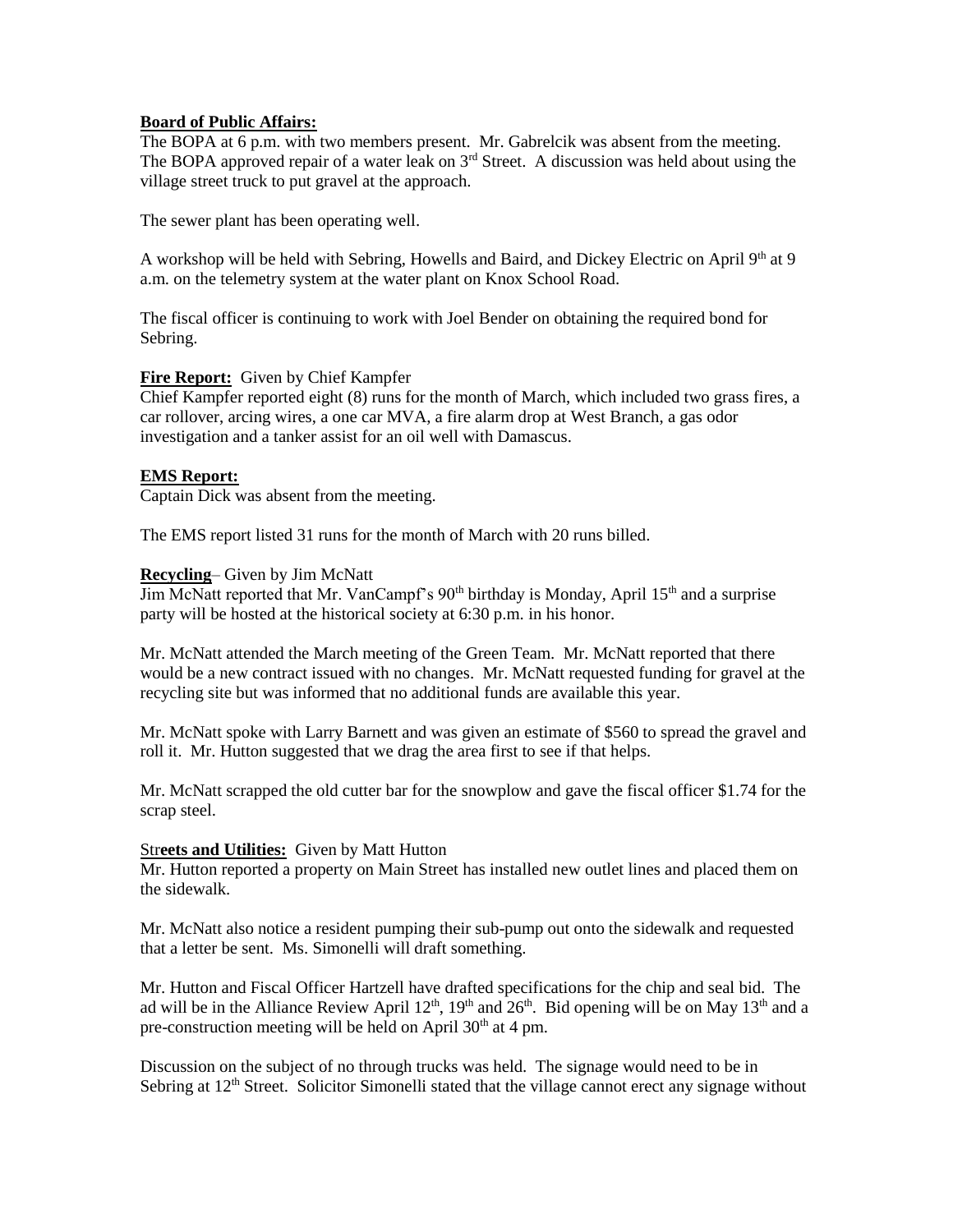the permission of Sebring. Solicitor Simonelli would need to send a letter and attend one of their meetings.

## **Building and Grounds Committee:** Given by Ron Armitage

Mayor Augustein contacted Biery Garage Door Openers about replacement of windows in the doors of Station 2. Mr. Augustein explained that they can get the windows but may have to cut them to size. Cost would be \$60 plus their time/material to install.

Mr. Armitage thinks that the village should contact Garage Door Openers and Bonfert Glass.

A motion by Gabrelcik, seconded by Augustein to approve contracting with Biery Garage Door Openers to replace the windows at Station 2. Roll being called, vote was as follows: Hutton-yes, McNatt-yes, Scott- yes, Armitage-no, Gabrelcik-yes, and Augustein – yes. Motion carried.

Mr. Armitage reported that the fan was not working in the bay. Chief Kampfer stated that she was never told. Ms. Augustein indicated that a door is still not closing properly. Mr. McNatt fixed the lock but we still need to replace the frame.

Jim McNatt repaired the cupolas on the building that blew off during the storm. Mr. McNatt removed them temporarily.

## **Safety Committee –** Given by Sherry Augustein

Ms. Augustein reported that the safety committee met on April  $2<sup>nd</sup>$  to discuss the fire lieutenant positions.

A motion by Scott, seconded by Gabrelcik to authorize Michael Dick and Greg Hutton to serve in the positions of fire lieutenants as their probation is complete. All Ayes with Mr. Hutton abstaining from the vote.

Captain Dick has been working with University Hospitals to set up a meeting with council members.

Chief Kampfer has continued to work on getting the MARCS radios.

The mayor has been drafting a letter to be mailed to fire and EMS personnel.

There will be an officer meeting held in June.

The cardiac monitors need serviced.

There will be a tab on the website for fire and ems trainings.

Two applications have been received for the fire department.

# **Park Committee:**

A motion by Hutton, seconded by Gabrelcik to authorize use of the field at the park by the Sebring West Branch Fast Pitch for ages 7 to 18 provided the village receives a copy of the game schedule and insurance.

**Grant Committee:** Given by Deb Gabrelcik The grants have been submitted.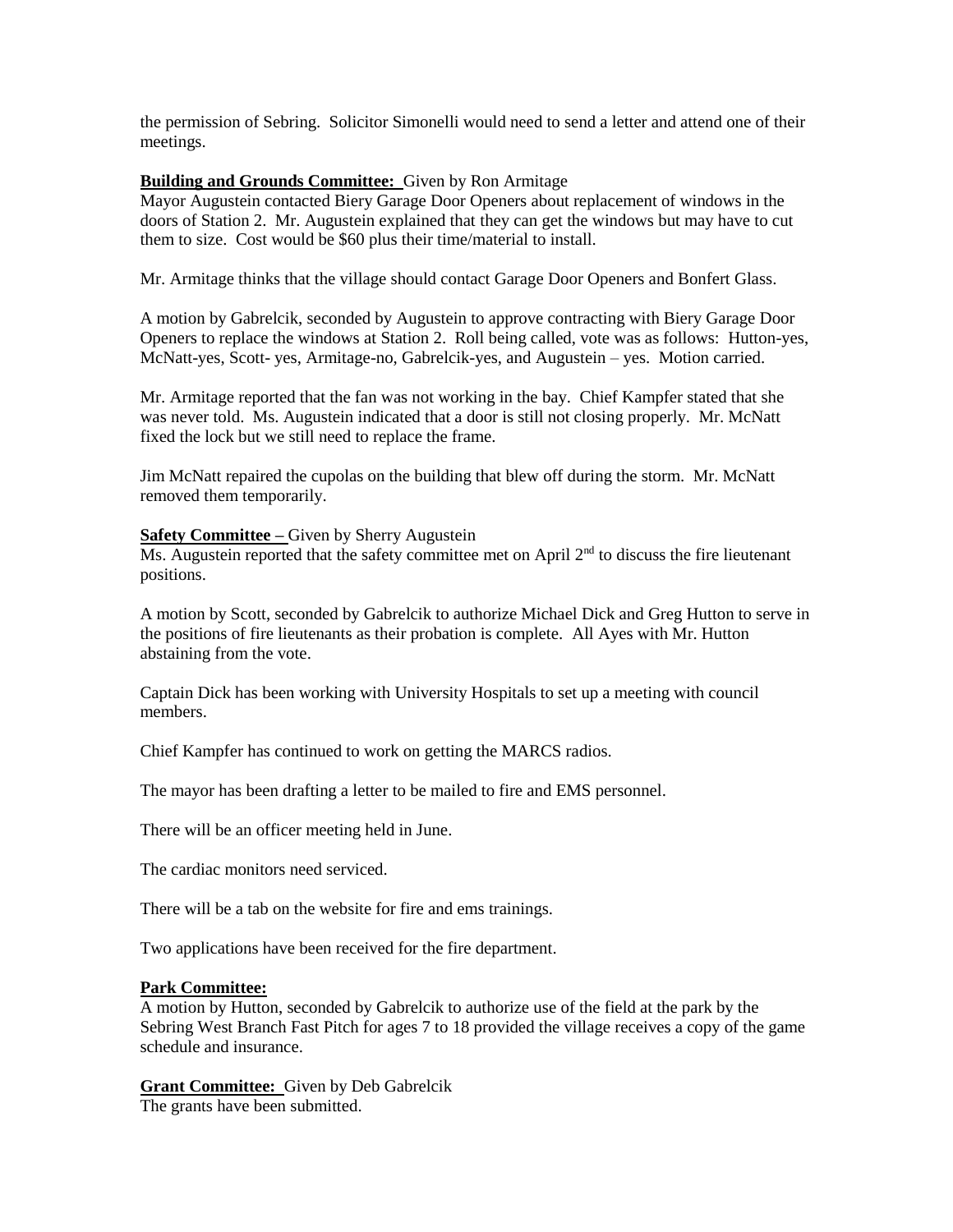Mr. Hutton asked Ms. Gabrelcik how many grants are outstanding.

A finance committee meeting will be held on Monday, April  $15<sup>th</sup>$  at 5 p.m. and a safety meeting will be held Monday, April 15<sup>th</sup> at 5:30 pm.

#### **Finance Committee:** Given by Josh Scott

Mr. Scott reported that the ems computer is up and running well.

A motion by Hutton, seconded by Gabrelcik to approve payment of bills in the amount of \$ 16,318.07 as presented. All Ayes.

## **Communications:**

A motion by Gabrelcik, seconded by McNatt to authorize the fiscal officer to sign up for direct deposit with Dorfman Productions. All Ayes.

Dominion has sent a rate request increase of \$3.89.

Sebring Parks is requesting donations for the firework display fund.

#### **Solicitor Comments:**

Solicitor Simonelli asked to be updated on the telemetry system meeting.

Solicitor Simonelli reported that the gas tax increase has passed as well as an additional \$5 permissive tax on license plates.

#### **Old Business:**

No old business was reported.

**New Business:**

No new business was reported.

#### **Resolutions/Ordinances:**

There were no resolutions and/or ordinances for approval.

#### **Visitor Comments:**

There were no further visitor comments.

A motion by Armitage, seconded by McNatt to adjourn the regular meeting. All Ayes.

A motion by Augustein, seconded by Gabrelcik to reconsider the adjournment and return to regular session. All Ayes.

Discussion was held on the mailing of payroll checks.

A motion by Hutton, seconded by McNatt to authorize the fiscal officer to distribute payroll checks as opposed to mailing with Fire/Ems checks to be given to the fire chief and/or Assistant Chief for distribution. All Ayes.

A motion by Armitage, seconded by Gabrelcik to adjourn the regular meeting. All Ayes.